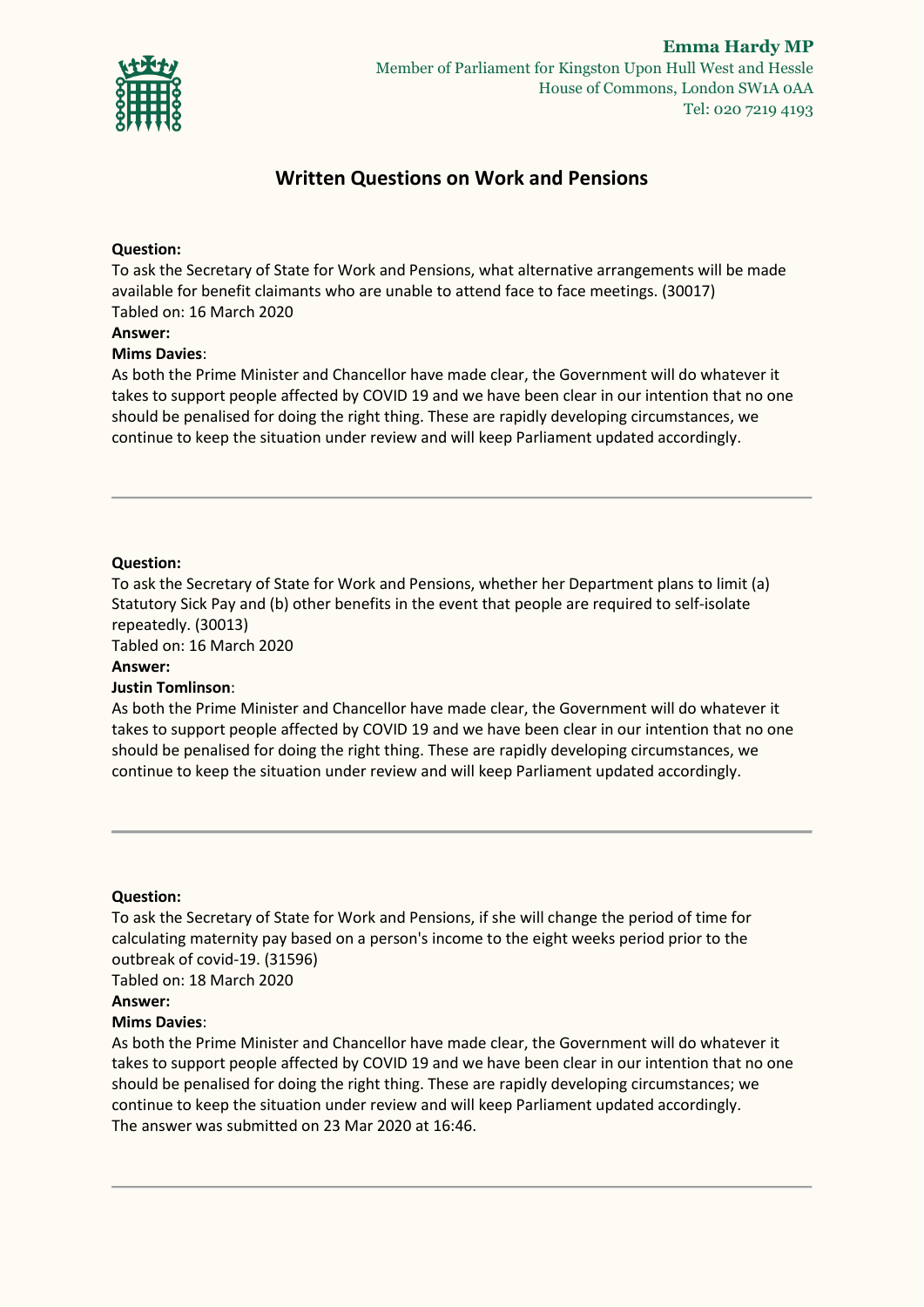# **Question:**

To ask the Secretary of State for Work and Pensions, what plans the Government has to provide emergency supplies to food banks facing shortages during the covid-19 outbreak. (30794)

Tabled on: 17 March 2020

# **This question was grouped with the following question(s) for answer:**

- 1. To ask the Secretary of State for Work and Pensions, whether she has plans to allocate emergency funding to food banks to provide support for claimants of social security benefits that need additional support. (32716) Tabled on: 20 March 2020
- 2. To ask the Secretary of State for Work and Pensions, what plans the Government has to allocate funding to foodbanks to help them support people affected by covid-19. (31524) Tabled on: 18 March 2020
- 3. To ask the Secretary of State for Work and Pensions, if she will produce a national strategy to ensure that existing and new users of foodbanks will be fed by the food bank networks during the covid-19 pandemic. (32717) Tabled on: 20 March 2020

## **Answer: Will Quince**:

Food banks are independent charitable organisations and, as such, are best placed to decide on the most appropriate arrangements for supporting people who use them. As both the Prime Minister and the Chancellor have made clear, the Government will do whatever it takes to support people affected by COVID 19 and we have been clear in our intention that no one should be penalised for doing the right thing. These are rapidly developing circumstances, we continue to keep the situation under review and will keep Parliament updated accordingly.

I also refer the honourable member to the response given by the Secretary of State for the Environment, Food and Rural Affairs in response to an oral question made on 19 March:

[https://hansard.parliament.uk/Commons/2020-03-19/debates/EBB8F3D7-F9F4-4C5C-B913-](https://hansard.parliament.uk/Commons/2020-03-19/debates/EBB8F3D7-F9F4-4C5C-B913-86FD27851B5D/VulnerablePeopleFoodSupplies) [86FD27851B5D/VulnerablePeopleFoodSupplies](https://hansard.parliament.uk/Commons/2020-03-19/debates/EBB8F3D7-F9F4-4C5C-B913-86FD27851B5D/VulnerablePeopleFoodSupplies)"

Additionally announcements were made at the Prime Minister's daily briefings on 21 and 22 March in relation to food supply.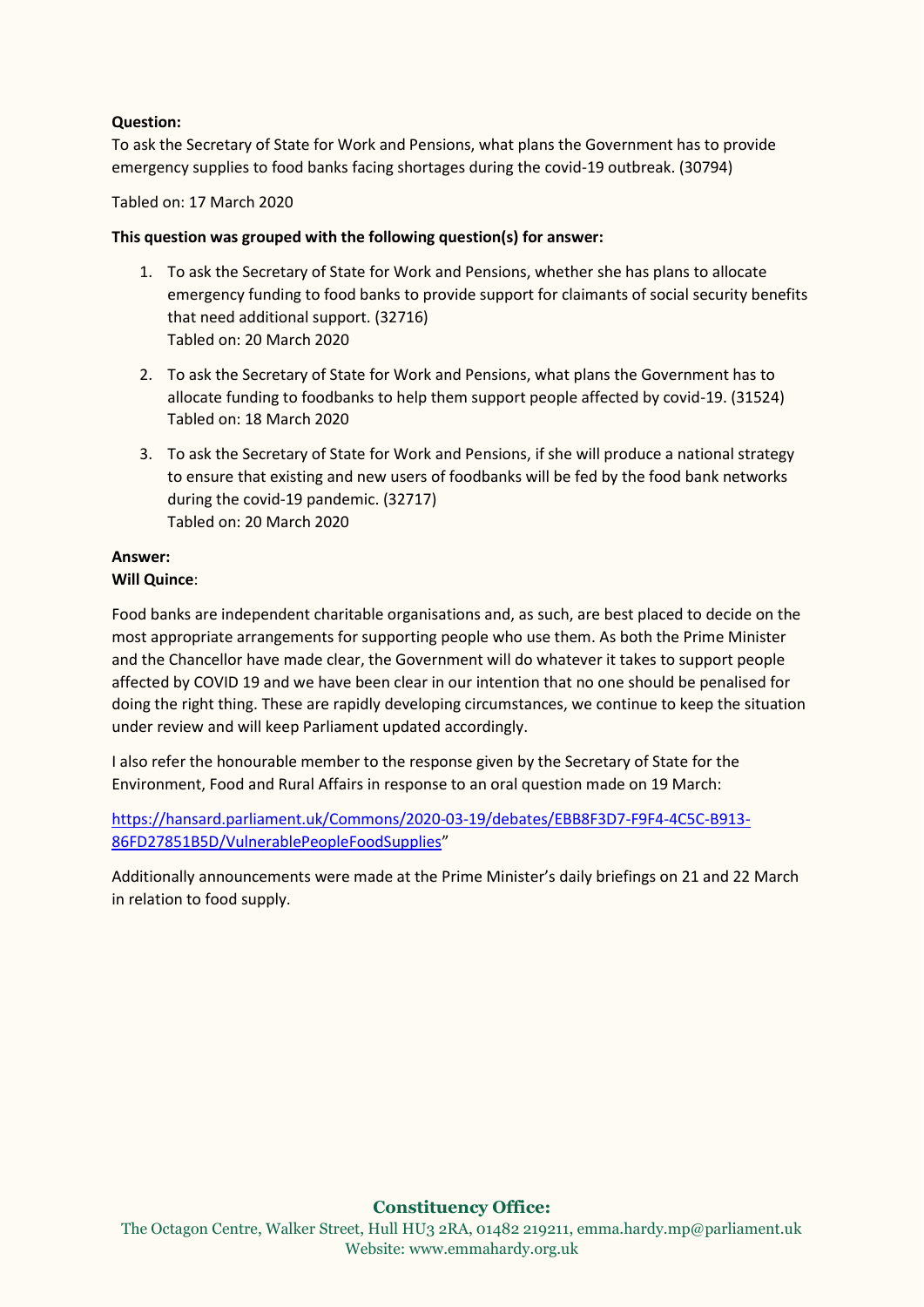# **Written Questions on Education**

# **Question:**

To ask the Secretary of State for Education, what assessment he has made of the effect of the spread of covid-19 on (a) colleges and independent training providers and (b) subcontractors delivering courses under the Adult Education Budget; and what financial support will be offered to providers by his Department to safeguard provision for adult learners for the remainder of the academic year 2019-20. (30100)

# **Question:**

To ask the Secretary of State for Education, what contractual and financial flexibilities he will put in place for training providers and colleges to ensure that the apprenticeship provider base is sustained during the covid-19 outbreak. (30001)

# **Question:**

To ask the Secretary of State for Education, what steps he is taking to introduce flexibility into the process of apprenticeship observations during the covid-19 outbreak. (30006)

# **Question:**

To ask the Secretary of State for Education, what steps he will take to allow flexibility for apprenticeship training providers and colleges in the event of employers restricting access to their workforce in response to the covid-19 outbreak. (29999)

# **Question:**

To ask the Secretary of State for Education, what steps he is taking to introduce flexibility into the process of apprenticeship observations during the covid-19 outbreak. (30006)

### **Question:**

To ask the Secretary of State for Education, with reference to the covid-19 outbreak, what steps he will take to support the income of apprenticeship training providers and colleges in the event that contracts can't be fulfilled as a result of a reduction in participation. (30004)

### **Question:**

To ask the Secretary of State for Education, what flexibility there will be for post-sixteen training providers and colleges from Ofsted inspections during the covid-19 outbreak. (30005)

### **Question:**

To ask the Secretary of State for Education, what estimate he has made of the amount of emergency funding that further education and sixth form colleges will require to prevent them from having to close during the covid-19 outbreak. (31546)

### Tabled on: 18 March 2020

The Department for Education has indicated that it will not be possible to answer this question within the usual time period. An answer is being prepared and will be provided as soon as it is available.

Tabled on: 16 March 2020

# **These questions were grouped with the following question(s) for answer:**

- 1. To ask the Secretary of State for Education, what steps he will take to allow flexibility for apprenticeship training providers and colleges in the event of employers restricting access to their workforce in response to the covid-19 outbreak. (29999) Tabled on: 16 March 2020
- 2. To ask the Secretary of State for Education, what contractual and financial flexibilities he will put in place for training providers and colleges to ensure that the apprenticeship provider

# **Constituency Office:**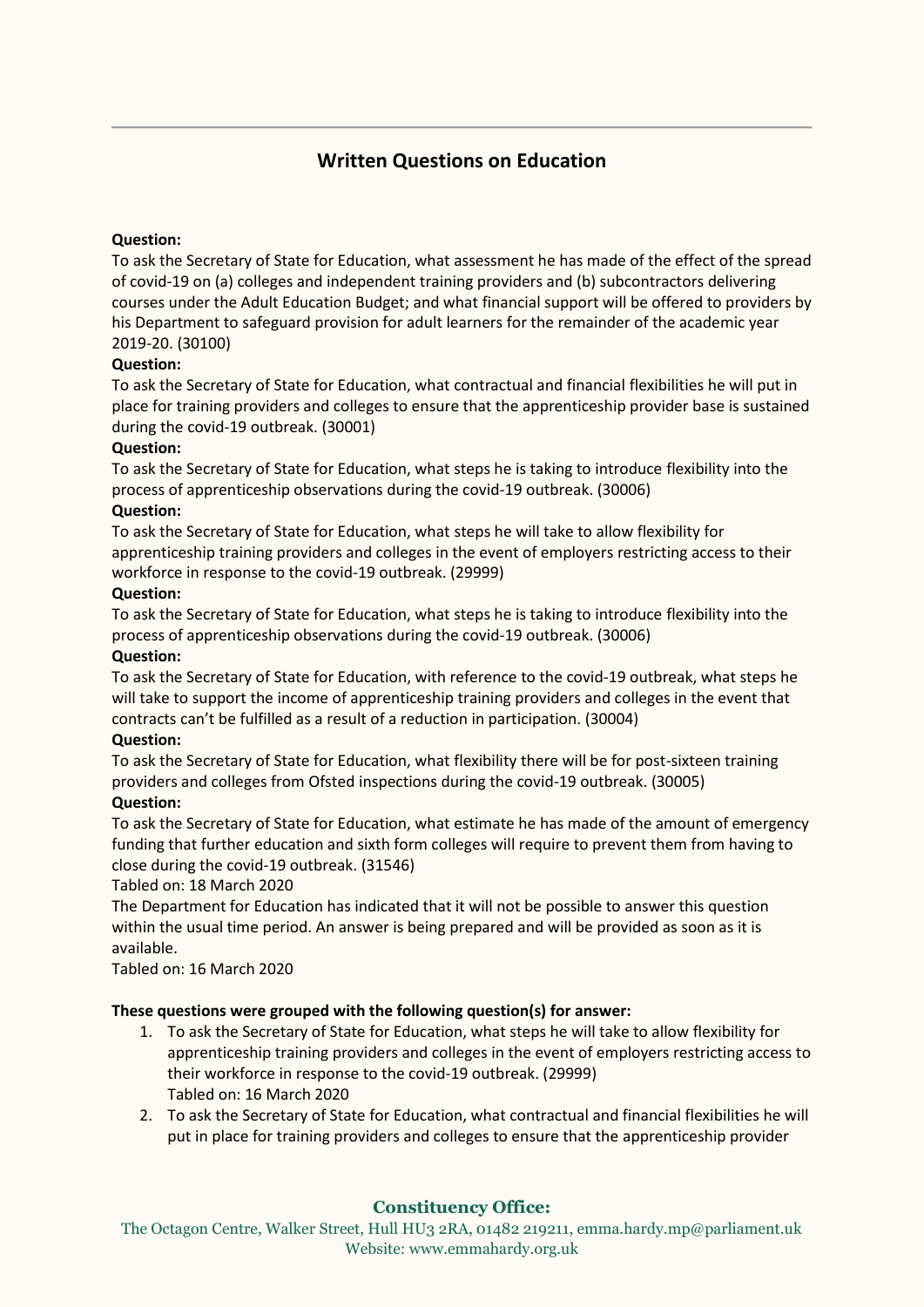base is sustained during the covid-19 outbreak. (30001) Tabled on: 16 March 2020

- 3. To ask the Secretary of State for Education, with reference to the covid-19 outbreak, what steps he will take to support the income of apprenticeship training providers and colleges in the event that contracts can't be fulfilled as a result of a reduction in participation. (30004) Tabled on: 16 March 2020
- 4. To ask the Secretary of State for Education, what flexibility there will be for post-sixteen training providers and colleges from Ofsted inspections during the covid-19 outbreak. (30005)

Tabled on: 16 March 2020

- 5. To ask the Secretary of State for Education, what steps he is taking to introduce flexibility into the process of apprenticeship observations during the covid-19 outbreak. (30006) Tabled on: 16 March 2020
- 6. To ask the Secretary of State for Education, what estimate he has made of the amount of emergency funding that further education and sixth form colleges will require to prevent them from having to close during the covid-19 outbreak. (31546) Tabled on: 18 March 2020

### **Answer:**

Gillian Keegan:

The department is very grateful to education providers who are responding to the unique challenge of COVID-19, including making provision to continue support for vulnerable children and key workers following the announcement of 18 March. Clearly, there will be a substantial financial impact on the sector, which requires a strong response.

Firstly, where there are current planned payment profiles, we are seeking to provide stability. The Education and Skills Funding Agency will continue to pay grant-funded providers their scheduled monthly payments for the remainder of the year. Allocations for 2020/21 will have been confirmed by the end of March and payments will made as profiled. We are also looking to put in place a process for providing reimbursement for additional costs imposed by responding to COVID-19. Secondly, we want to ensure that apprentices can continue and complete their apprenticeship, wherever possible, despite any break that they have to take as a result of COVID-19. We are committed to working with training providers, end-point assessment organisations and external quality assurance organisations to mitigate the operational and financial impacts of this disruption and maintain the integrity of apprenticeships. We have published apprenticeship guidance and this is available at: [www.gov.uk/government/publications/coronavirus-covid-19-apprenticeship](http://www.gov.uk/government/publications/coronavirus-covid-19-apprenticeship-programme-response)[programme-response.](http://www.gov.uk/government/publications/coronavirus-covid-19-apprenticeship-programme-response) For other funding streams, we will be making decisions on where existing rules and models may need to be modified in relation to any planned reconciliation and future year allocations.

For colleges in significant financial difficulties, the existing support arrangements remain in place including through short-term solvency support through emergency funding.

My right hon. Friend, the Chancellor of the Exchequer, has also announced a series of wider measures to support employers and employees, recognising the significant impacts caused by COVID-19. Education, training and assessment providers who operate as businesses or charities are able to access the package of measures to support businesses. Details of this support are available at: [https://www.gov.uk/government/publications/guidance-to-employers-and-businesses-about](https://www.gov.uk/government/publications/guidance-to-employers-and-businesses-about-covid-19/covid-19-support-for-businesses)[covid-19/covid-19-support-for-businesses.](https://www.gov.uk/government/publications/guidance-to-employers-and-businesses-about-covid-19/covid-19-support-for-businesses) We are working closely with HM Treasury to monitor how the support packages are benefitting organisations and to consider any further action which may be required.

To provide more detailed information for further education providers, we have published operational guidance available at[: www.gov.uk/government/publications/coronavirus-covid-19](http://www.gov.uk/government/publications/coronavirus-covid-19-maintaining-further-education-provision) [maintaining-further-education-provision.](http://www.gov.uk/government/publications/coronavirus-covid-19-maintaining-further-education-provision)

**The answer was submitted on 30 Mar 2020 at 19:37.**

# **Constituency Office:**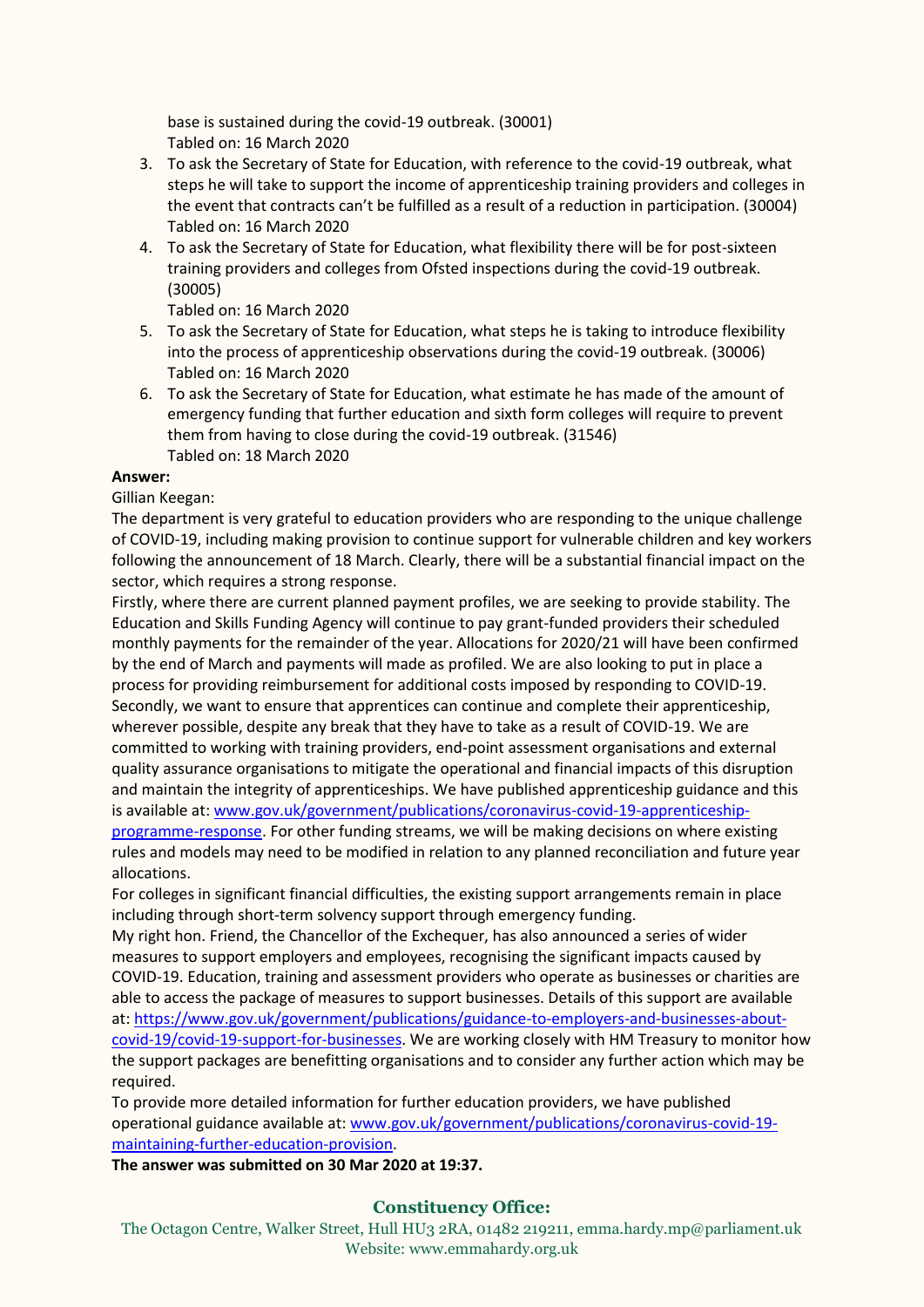#### **Question:**

To ask the Secretary of State for Education, what assessment he has made of the potential merits of freezing the interest on student loans while university education is disrupted by the covid-19 pandemic. (30814)

Tabled on: 17 March 2020

### **Answer:**

#### **Michelle Donelan**:

The system for setting interest rates on student loans is set out in The Education (Student Loans) (Repayment) Regulations 2009, as amended.

The current system protects borrowers if they see a reduction in their income. Repayments are made based on a borrower's monthly or weekly income, not the interest rate or amount borrowed, and no repayments are made for earnings below the repayment thresholds. Repayments are calculated as a fixed percentage of earnings above the relevant repayment threshold. Any outstanding debt is written off at the end of the loan term with no detriment to the borrower. If, at the end of the year, the borrower's total income is below the annual threshold, they may reclaim any repayments from the Student Loans Company made during that year.

#### **Question:**

To ask the Secretary of State for Education, what steps his Department is taking to ensure that teacher assessments that will potentially replace exams are fair and impartial. (32727) Tabled on: 20 March 2020

### **Answer:**

#### **Nick Gibb**:

On 18 March, the Government announced the cancellation of all exams and assessments due to take place in schools and colleges in England this summer, as part of the fight to prevent the spread of COVID-19.

Our priority is to ensure that students can move on as planned to the next stage of their lives, including starting university, college or sixth form, a job or an apprenticeship in the autumn. For GCSE, AS and A-level students, we will make sure they are awarded a grade which reflects their work. A calculated grade will be awarded this summer based on a range of the best available evidence, including any non-exam assessment that students have already completed. The independent qualifications regulator, Ofqual, is working urgently with the exam boards and teacher representatives to set out proposals for how these arrangements will work and will be talking to teachers' representatives before finalising an approach, to ensure that the approach taken is as fair as possible.

There is a very wide range of different vocational and technical qualifications as well as other academic qualifications for which students were expecting to sit exams this summer. These are offered by a large number of awarding organisations, and have differing assessment approaches – in many cases students will already have completed modules or non-exam assessment which could provide evidence to award a grade. We are encouraging these organisations to show flexibility and pragmatism to ensure students are not disadvantaged. Ofqual is working urgently with the sector to explore options and we will work with them to provide more details shortly.

### **Constituency Office:**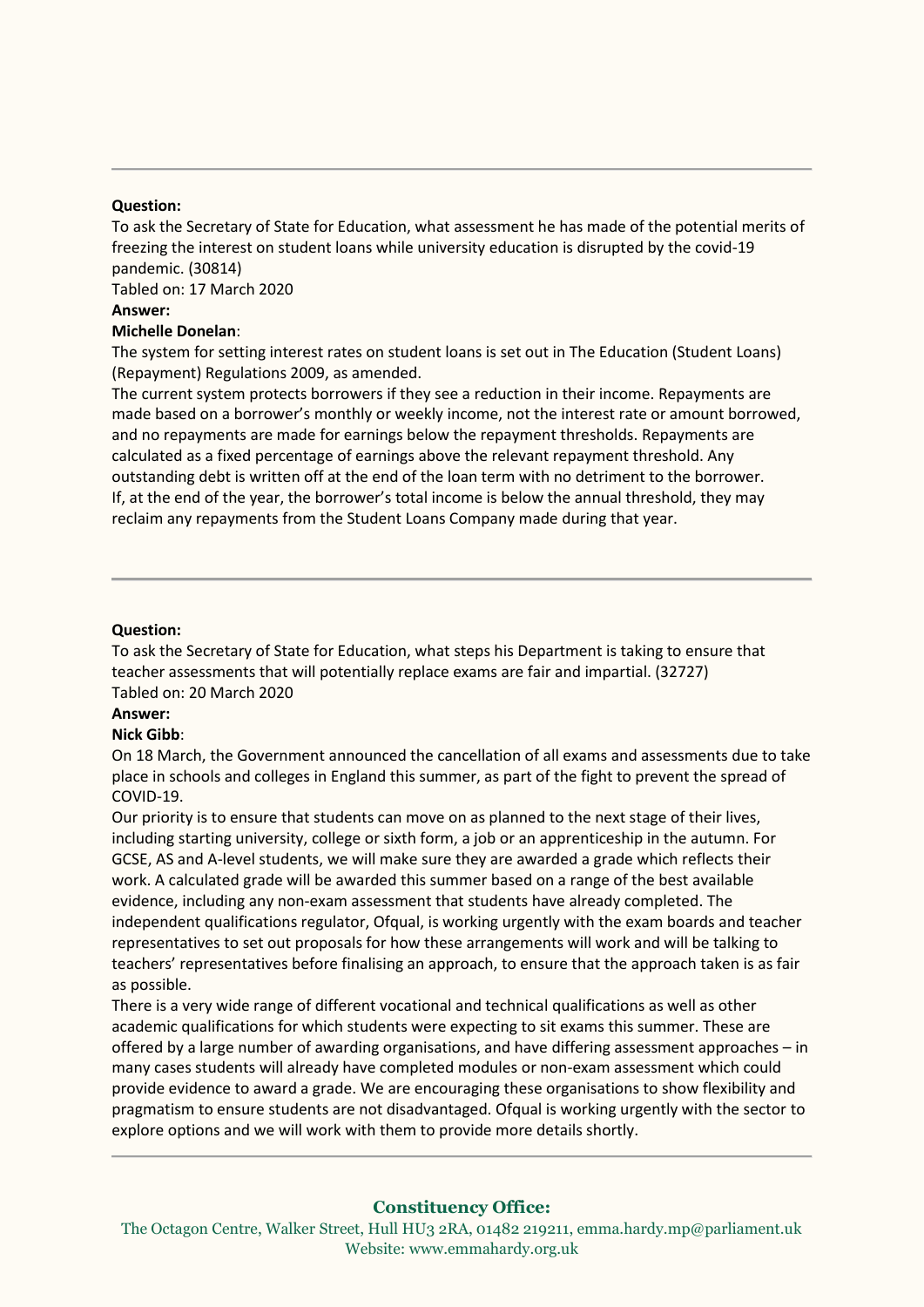# **Question:**

To ask the Secretary of State for Education, what recent discussions he has had with Ofqual on provision of updated guidance to educational institutions on the summer 2020 (a) examinations and (b) final assessments. (31553)

Tabled on: 18 March 2020

The Department for Education has indicated that it will not be possible to answer this question within the usual time period. An answer is being prepared and will be provided as soon as it is available.

The holding answer was submitted on 23 Mar 2020 at 17:57.

#### **Question:**

To ask the Secretary of State for Education, what steps he is taking to allow awarding organisations to enable work from apprentices to be accepted as evidence by video capture and witness testimonials for the next six months during the covid-19 outbreak. (32150)

Tabled on: 19 March 2020

The Department for Education has indicated that it will not be possible to answer this question within the usual time period. An answer is being prepared and will be provided as soon as it is available.

The holding answer was submitted on 24 Mar 2020 at 18:42.

### **Question:**

To ask the Secretary of State for Education, what assessment he has made of the potential merits of providing staff and children in schools with personal protective equipment. (33722) Tabled on: 23 March 2020

**Answer:**

#### **Nick Gibb**:

It is important to underline that schools, all childcare settings (including early years settings, childminders and providers of childcare for school-age children), colleges and other educational establishments, remain safe places for children and staff. The fewer children making the journey to school and the fewer children in educational settings, the lower the risk that the virus can spread and infect vulnerable individuals in wider society.

We have published guidance on social distancing in educational settings to limit the risk of the virus spreading. It can be found here:

[https://www.gov.uk/government/publications/coronavirus-covid-19-implementing-social](https://www.gov.uk/government/publications/coronavirus-covid-19-implementing-social-distancing-in-education-and-childcare-settings)[distancing-in-education-and-childcare-settings.](https://www.gov.uk/government/publications/coronavirus-covid-19-implementing-social-distancing-in-education-and-childcare-settings)

We will work with schools, childcare settings and local authorities to ensure that adequate supplies of personal and domestic cleaning products are available to schools. We will issue further detailed guidance regarding the supply and use of personal protective equipment to settings that require it. The answer was submitted on 31 Mar 2020 at 11:38.

# **Constituency Office:**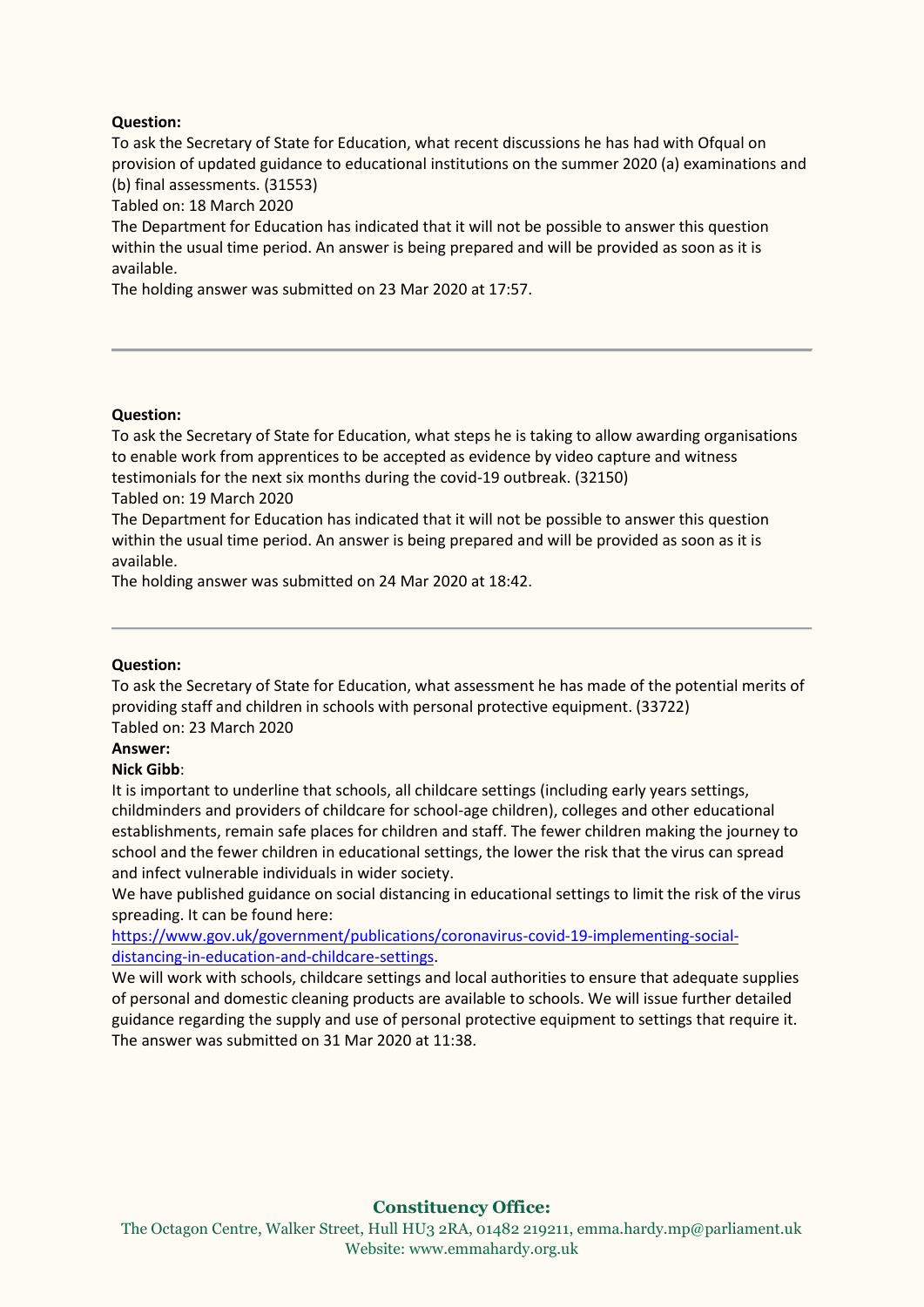# **Written Question to the Chancellor of the Exchequer**

# **Question:**

To ask the Chancellor of the Exchequer, what financial support from the public purse is available for care providers employing over 250 employees to help those employers cover the cost of statutory sick pay as a result of the covid-19 outbreak for the next six months. (31651) Tabled on: 18 March 2020

### **Answer:**

# **Jesse Norman**:

At Budget, the Government announced a package of measures to support businesses more widely, including increasing the amount businesses can borrow through the Coronavirus Business Interruption Loan Scheme from £1.2m to £5m, and ensuring businesses can access the first 12 months of that finance interest free, as Government will cover the first 12 months of interest payments out of public funds. For more information on the Coronavirus Business Interruption Loan Scheme, please go to: [www.British-business-bank.co.uk/CBILS.](http://www.british-business-bank.co.uk/CBILS)

The Coronavirus Act includes new legal powers enabling the Government to offer further financial support considered necessary to businesses.

All businesses facing short-term cash flow difficulties, of whatever size, are encouraged to engage with their existing finance providers in the first instance to see what assistance they might be able to provide.

### **Question:**

To ask the Chancellor of the Exchequer, whether he has plans to defer the payment of (a) National Insurance, (b) PAYE and (c) VAT for 12 months for charities, such as The Deep, that rely on visitor income to fund their costs and activities. (32287)

Tabled on: 19 March 2020

### **This question was grouped with the following question(s) for answer:**

- 1. To ask the Chancellor of the Exchequer, if he will make it his policy to introduce an Immediate deferment of HMRC payments for a period of six months in order to support cash flow for businesses and households during the covid-19 outbreak. (30831) Tabled on: 17 March 2020
- 2. To ask the Chancellor of the Exchequer, if he will reduce employer national insurance contribution rates for businesses that can demonstrate loss of trade as a result of covid-19. (30678)

Tabled on: 17 March 2020

- 3. To ask the Chancellor of the Exchequer, what plans he has to provide financial support to businesses and households whose incomes will be adversely affected by restrictions in place as a result of covid-19. (30719) Tabled on: 17 March 2020
- 4. To ask the Chancellor of the Exchequer, whether (a) tax breaks and (b) financial support have been implemented for the self-employed during the coronavirus outbreak. (30744) Tabled on: 17 March 2020
- 5. To ask the Chancellor of the Exchequer, if he will make an assessment of the potential merits of introducing a tax holiday to defer payments from self-employed people ahead of the July

# **Constituency Office:**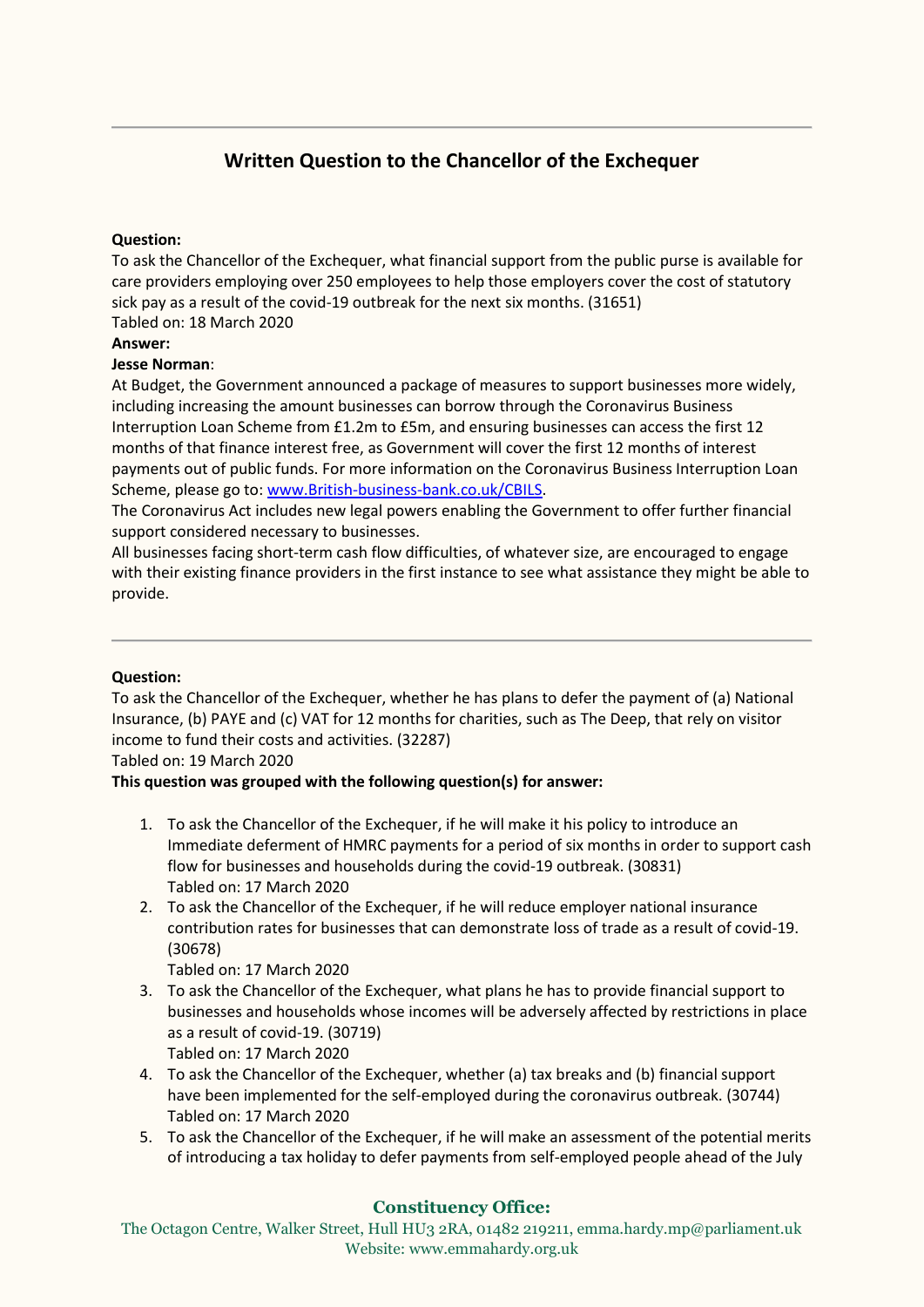deadline. (30891) Tabled on: 17 March 2020

#### **Answer:**

#### **Jesse Norman**:

The Government has announced an unprecedented package of support for businesses and individuals affected by Covid-19, and remains committed to doing whatever it takes to support the economy as necessary.

UK VAT registered businesses, including charities, can defer VAT payments due with their VAT returns between now and the end of June. No UK VAT registered business will have to make a VAT payment alongside their VAT return to HMRC in that period. They will have until the end of the financial year to repay.

The Government will also give all eligible retail, hospitality and leisure businesses in England a 100% business rates holiday for the next 12 months. The Government also extended the support available to individuals and businesses, including a package of government-backed and guaranteed loans, which make available an initial £330 billion of guarantees – equivalent to 15% of GDP.

For Income Tax Self-Assessment, payments due on the 31st of July 2020 will be deferred until the 31st of January 2021.

Under the Coronavirus Job Retention Scheme, employers (including charities) can put workers on temporary leave and the government will pay them cash grants of 80% of their wages up to a cap of £2,500 a month, providing they keep the worker employed. They will receive the grant from HMRC, covering the cost of wages backdated to 1 March 2020.

Statutory Sick Pay (SSP) will be available for those unable to work because they are self-isolating in line with government advice; this is on top of the Prime Minister's announcement that SSP will be payable from day 1 instead of day 4 for affected individuals. Support will be available through Universal Credit and Contributory Employment and Support Allowance for those not eligible for SSP. HMRC have scaled up their Time to Pay offer to all taxpayers, including charities, who are in temporary financial distress as a result of Covid-19 and have outstanding tax liabilities. Taxpayers can contact HMRC's dedicated Covid-19 helpline to get practical help and advice on 0800 0159 559. The Chancellor will continue to review and make further announcements as events unfold if required.

The answer was submitted on 23 Mar 2020 at 17:28.

#### **Question:**

To ask the Chancellor of the Exchequer, what assessment he has made of the effect of the proposed three month mortgage holidays on individuals credit scores. (31542) Tabled on: 18 March 2020

### **Answer:**

### **John Glen**:

With regards to personal credit ratings, payment holidays can be a feature of lending products or can be offered by lenders in exceptional circumstances outside of the customer's control. This covers a multitude of potential scenarios, illness being one of them. Where payment holidays as a result of COVID-19 are agreed with a lender, we would expect lenders to ensure that taking a payment holiday should not impact credit scores. Ministers and officials are working closely with industry to protect consumers from harm during these unprecedented times. The answer was submitted on 23 Mar 2020 at 14:30.

**Constituency Office:**